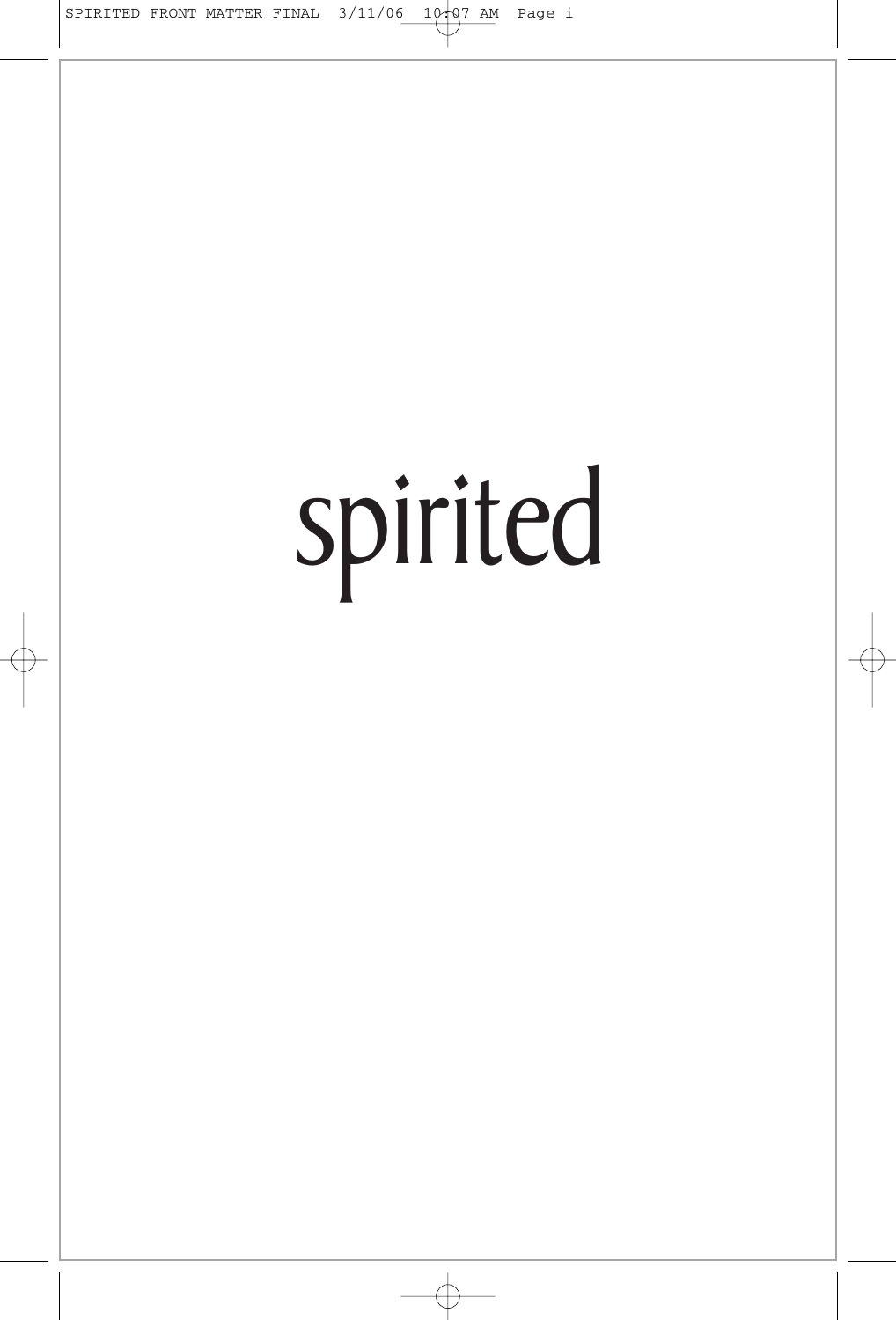SPIRITED FRONT MATTER FINAL 3/11/06 10-07 AM Page ii

 $\phi$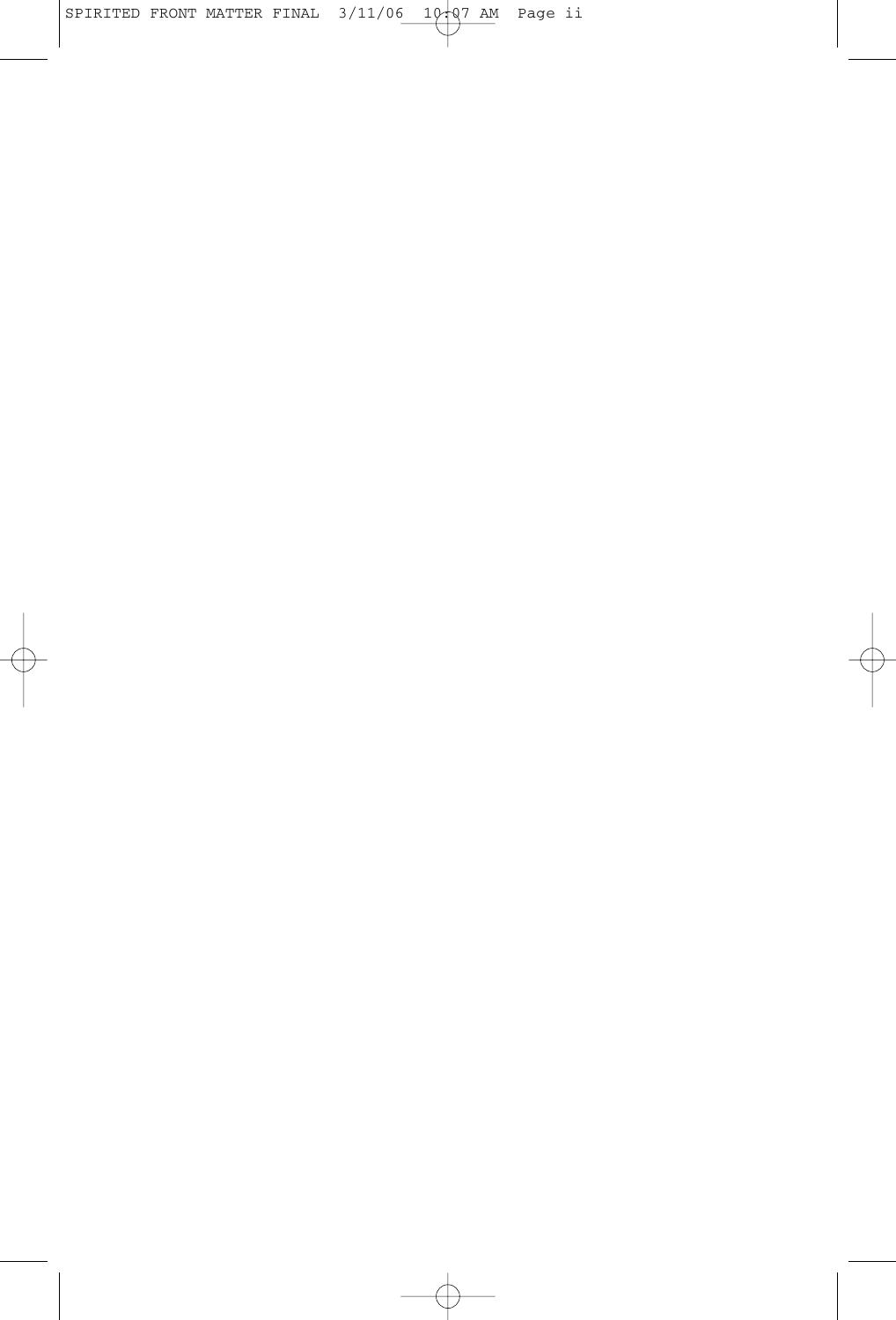SPIRITED FRONT MATTER FINAL  $3/11/06$  10 $\sqrt{9}$  AM Page iii

# AFFIRMING THE SOUL AND BLACK GAY/LESBIAN IDENTITY

Edited by G.WINSTON JAMES LISA C. MOORE

# **OREDBONE PRESS**

WASHINGTON, DC www.redbonepress.com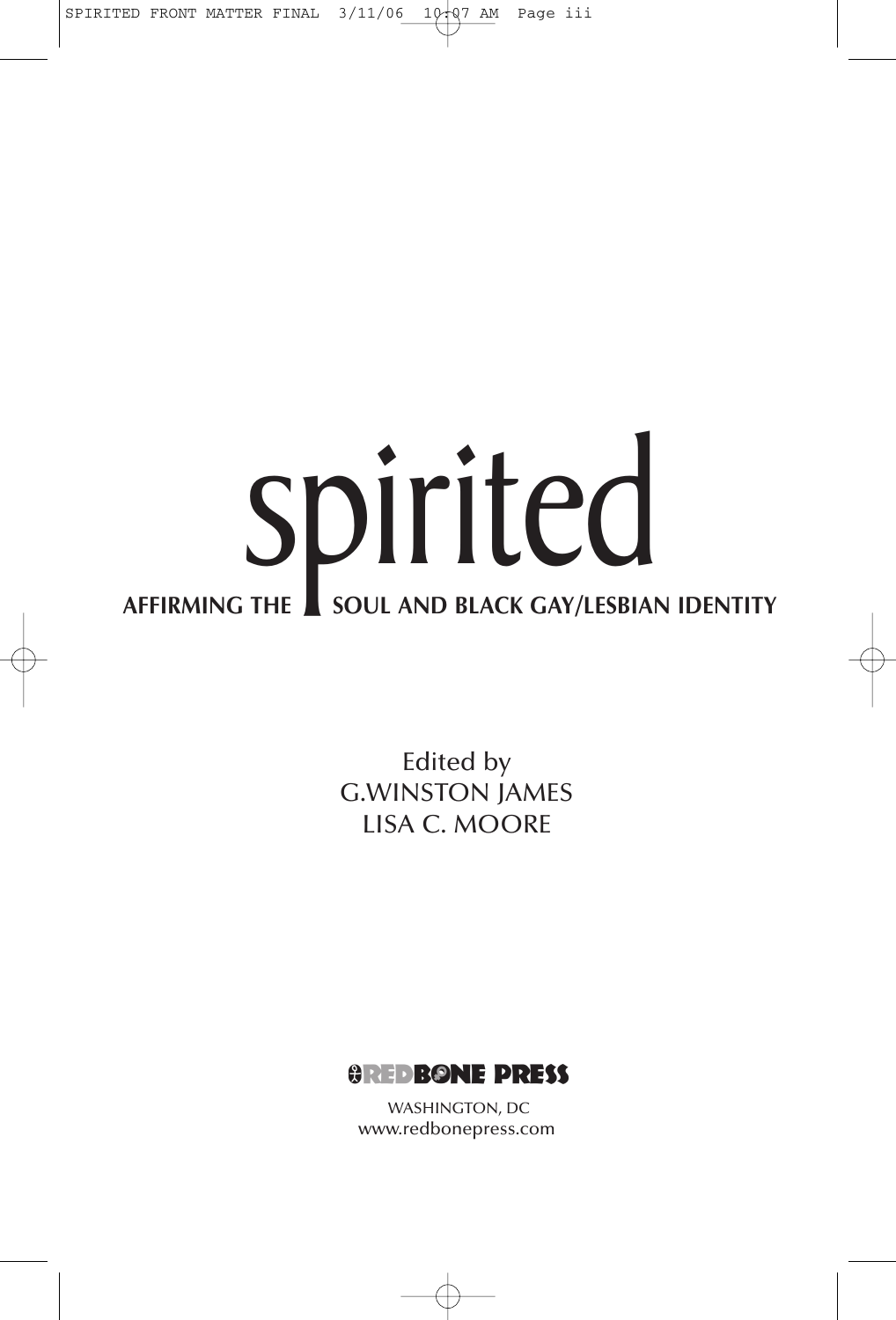Spirited: Affirming the Soul and Black Gay/Lesbian Identity

Copyright © 2006 by G. Winston James and Lisa C. Moore

Individual selections copyright © by their respective author(s)

Published by: RedBone Press P.O. Box 15571 Washington, DC 20003

All rights reserved. No part of this book may be reproduced or transmitted in any form or by any means without permission in writing from the publisher, except in the case of reviews.

10 09 08 07 06 10 9 8 7 6 5 4 3 2 1

First edition

Cover art copyright © 2004 by Janet Nicholson Cover design by E. M. Corbin Logo design by Mignon Goode G. Winston James cover photo copyright © 1998 by Luna Luis Ortiz Lisa C. Moore cover photo copyright © 2004 by Bernard Morisset

Permissions acknowledgments appear on pp. 385-389

Printed in the United States of America

ISBN-13: 978-0-9656659-3-3 ISBN-10: 0-9656659-3-3

www.redbonepress.com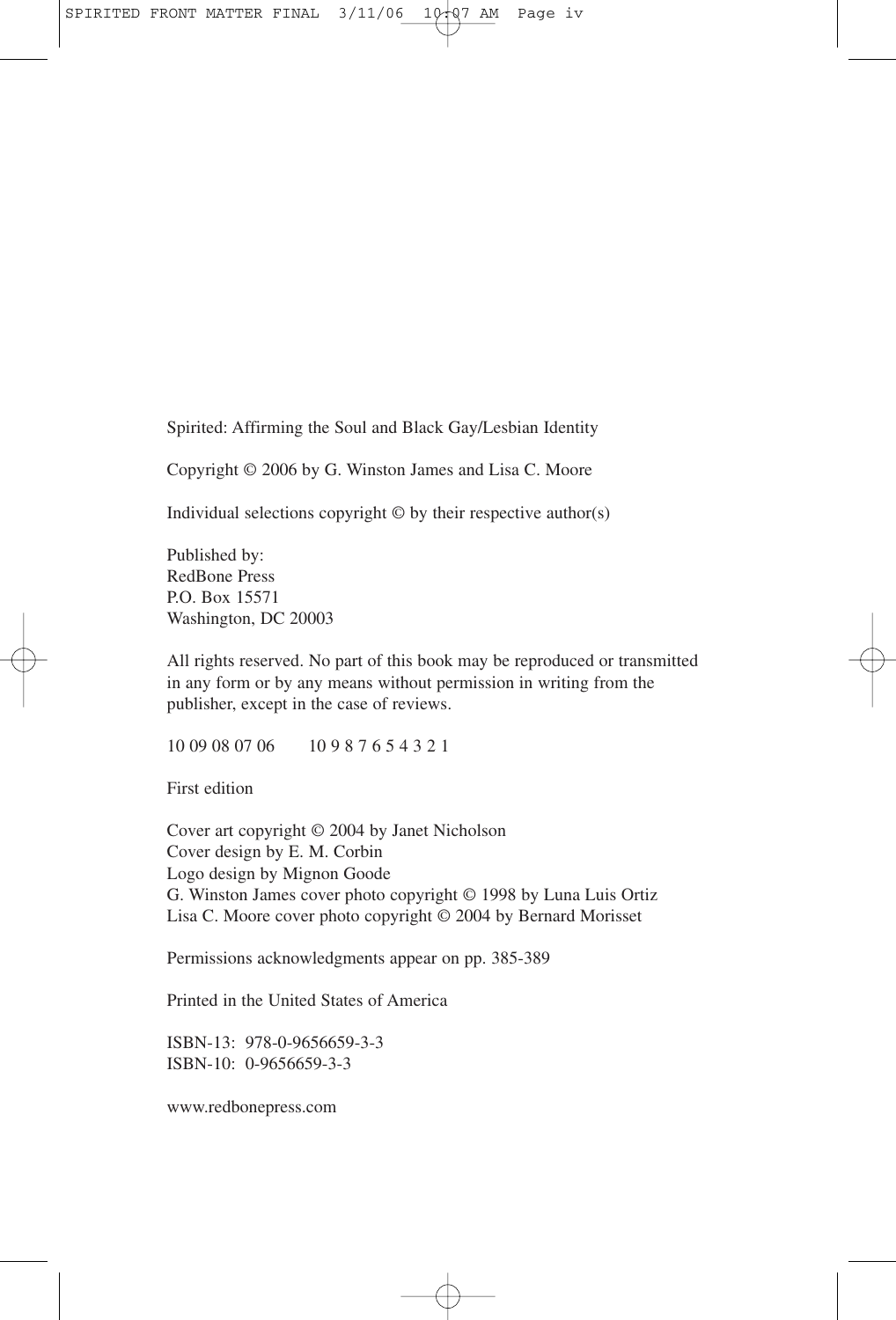For my father, John E. Moore; he shows me how to love. And to Eunice, who gives me flight lessons. Thank you both for continuing to teach me. —LCM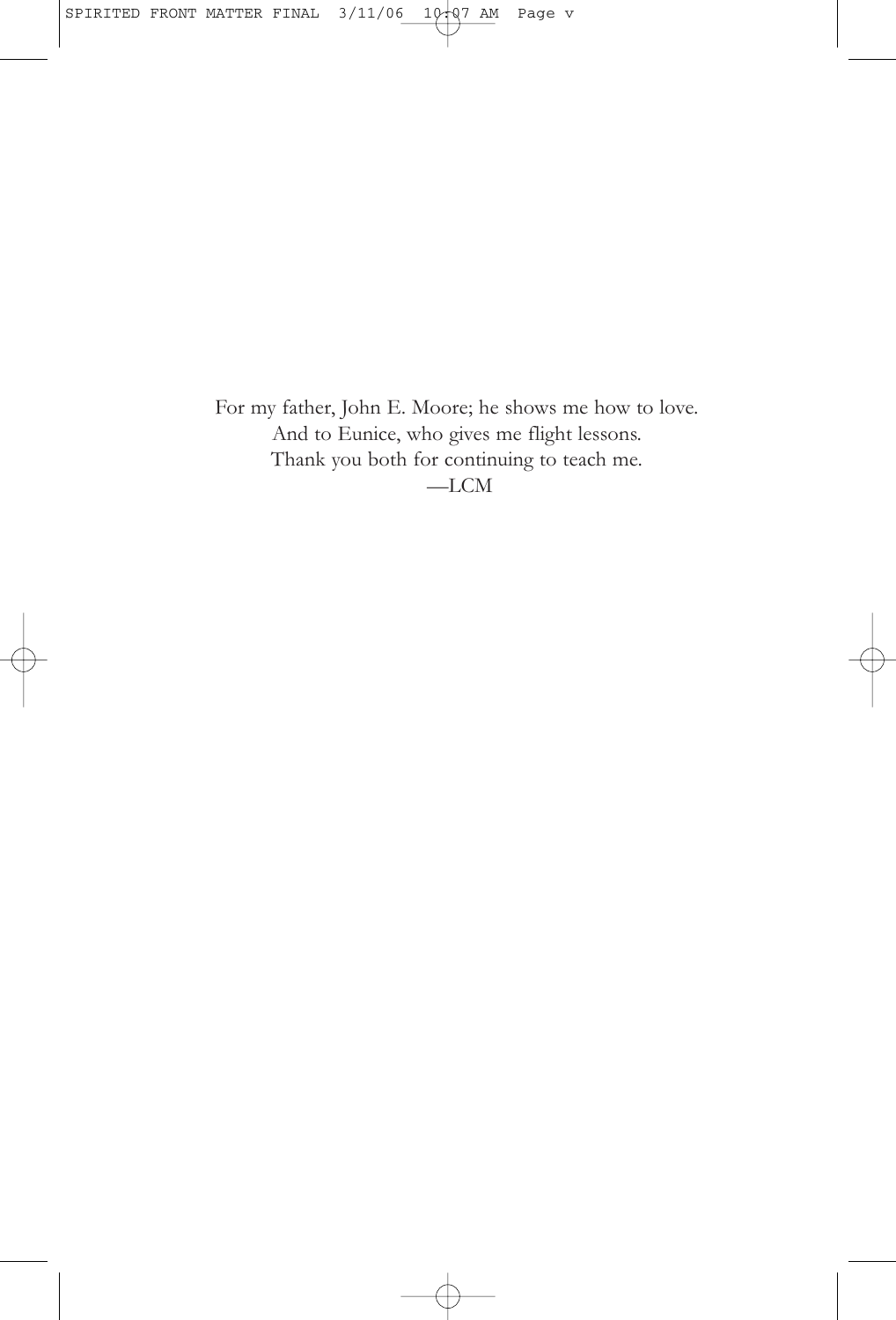SPIRITED FRONT MATTER FINAL 3/11/06 10-07 AM Page vi

 $\phi$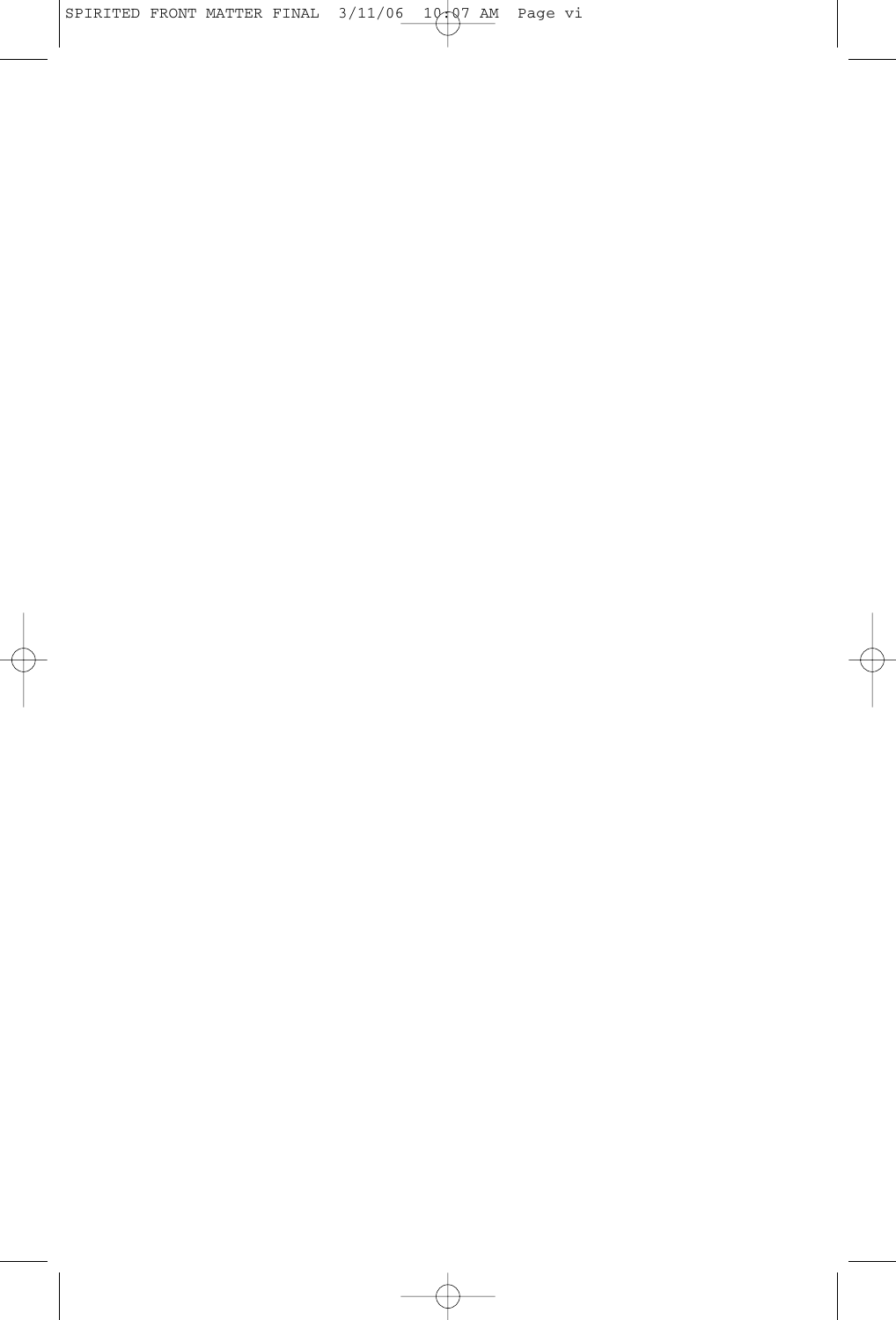SPIRITED FRONT MATTER FINAL 3/11/06 10+Q7 AM Page vii

### **Acknowledgments**

G. Winston James: Heartfelt thanks to Lisa C. Moore and RedBone Press for embracing and shepherding the vision of this project, and my sincere appreciation to Curu Necos-Bloice, a friend and angel who reminds me almost daily to shed judgment and strive to do better. Special thanks to Ronald K. Brown for helping to instill in me spiritual principles by which I continually endeavor to live.

Lisa C. Moore: Thank you to LaShonda Barnett and G. Winston James for bringing your ideas for the book to RedBone Press; thank you to Carolyn Adams for continual encouragement and support. Thanks to Jane Troxell for the extra pairs of eyes. Thanks to Anthony Hardaway for your patience. Thank you to everyone who sent love and light after the fire on Sept. 10, 2002. And many, many thanks to co-editor extraordinaire G. Winston James.

Publisher's note: RedBone Press is grateful for the kind contributions of the following:

Adelina Anthony Emily Bernard Lynn Bolton Terri L. Carver Imani Davis Staci Haines Tsehaye G. Hebert Sarah B. Stewart Teri Lynn Varner Michelle Wilkinson and L. Pepper Heusner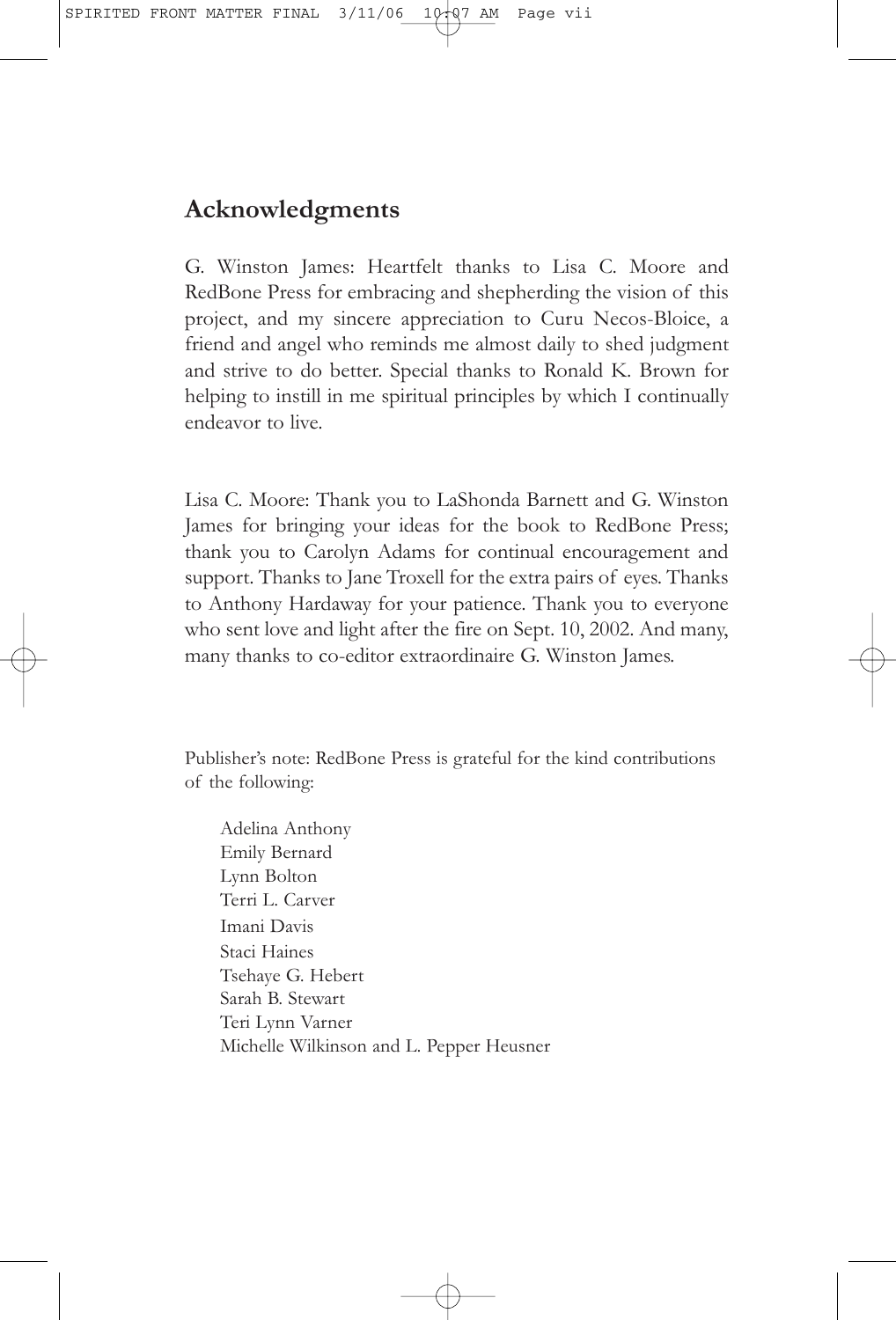SPIRITED FRONT MATTER FINAL 3/11/06 10:07 AM Page viii

 $\phi$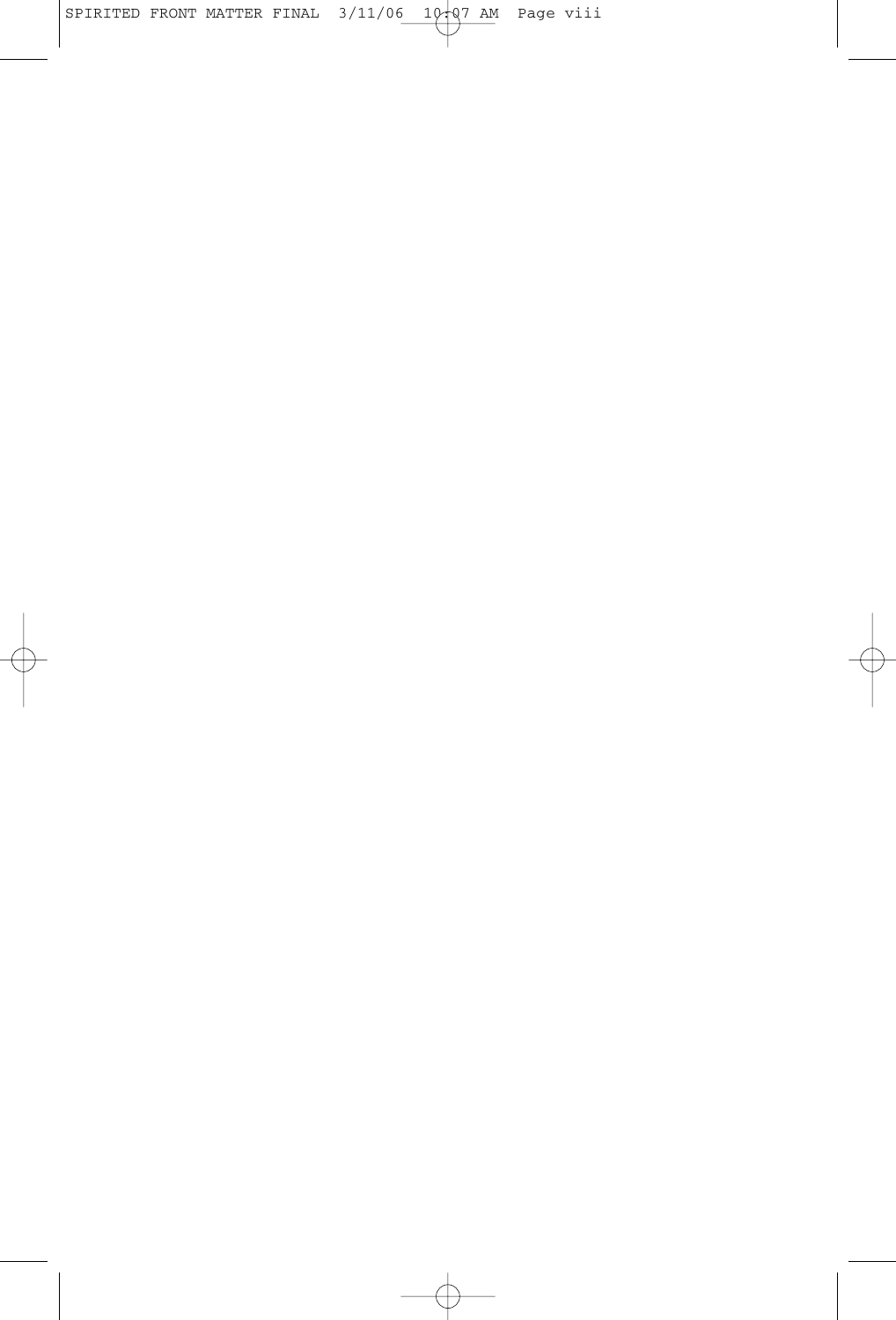SPIRITED FRONT MATTER FINAL  $3/11/06$  10 $\pm$ 07 AM Page ix

## **Contents**

|  | xi Introduction: Lifting Our Voices by Rev. Irene Monroe |  |  |  |  |  |  |  |
|--|----------------------------------------------------------|--|--|--|--|--|--|--|
|--|----------------------------------------------------------|--|--|--|--|--|--|--|

- **Answering the Call** *by Rev. Beverly Saunders Biddle*
- **It's Time! Esther 4:14** *by Amina M. Binta*
- **I Can't Make It Without You** *by Alaric Wendell Blair*
- **interlude #21: the road to Higher Power** *by sharon bridgforth*
- **At the End of My Suffering…** *by C.C. Carter*
- **The Journey to Myself** *by Tonda Clarke*
- **Standing Up to the Black Church** *by Herndon L. Davis*
- **Buddha on the Land** *by Mona de Vestel*
- **Love Lessons** *by Elisa Durrette*
- **Shamanism: My Path of Self-Discovery** *by Anthony Farmer*
- **The Voodoo That We Do: Discovering My Sexual/Political/Spiritual Self** *by Kenyon Farrow*
- **Fearfully and Wonderfully Made** *by Rev. Wanda Y. Floyd*
- **A Nation Divided** *by Clarence J. Fluker*
- **Why I Am a Heathen** *by Tracee Ford*
- **Regardless of or Despite the Church I Love Myself: One Lesbian's Opinion** *by Diane Foster*
- **I Hate God** *by Steven G. Fullwood*
- **Southern Sanctified Sissy** *by Anthony R.G. Hardaway and Lisa C. Moore*
- **Same Spirit** *by Dorothy Harris*
- **Testify: A Spiritual Trek to Irawo Omi** *by Michaela Harrison*
- **The Simple Truth** *by G. Winston James*
- **A Place at the Altar** *by Lynwoodt Jenkins*
- **A Letter from the Altar** *by Lynwoodt Jenkins*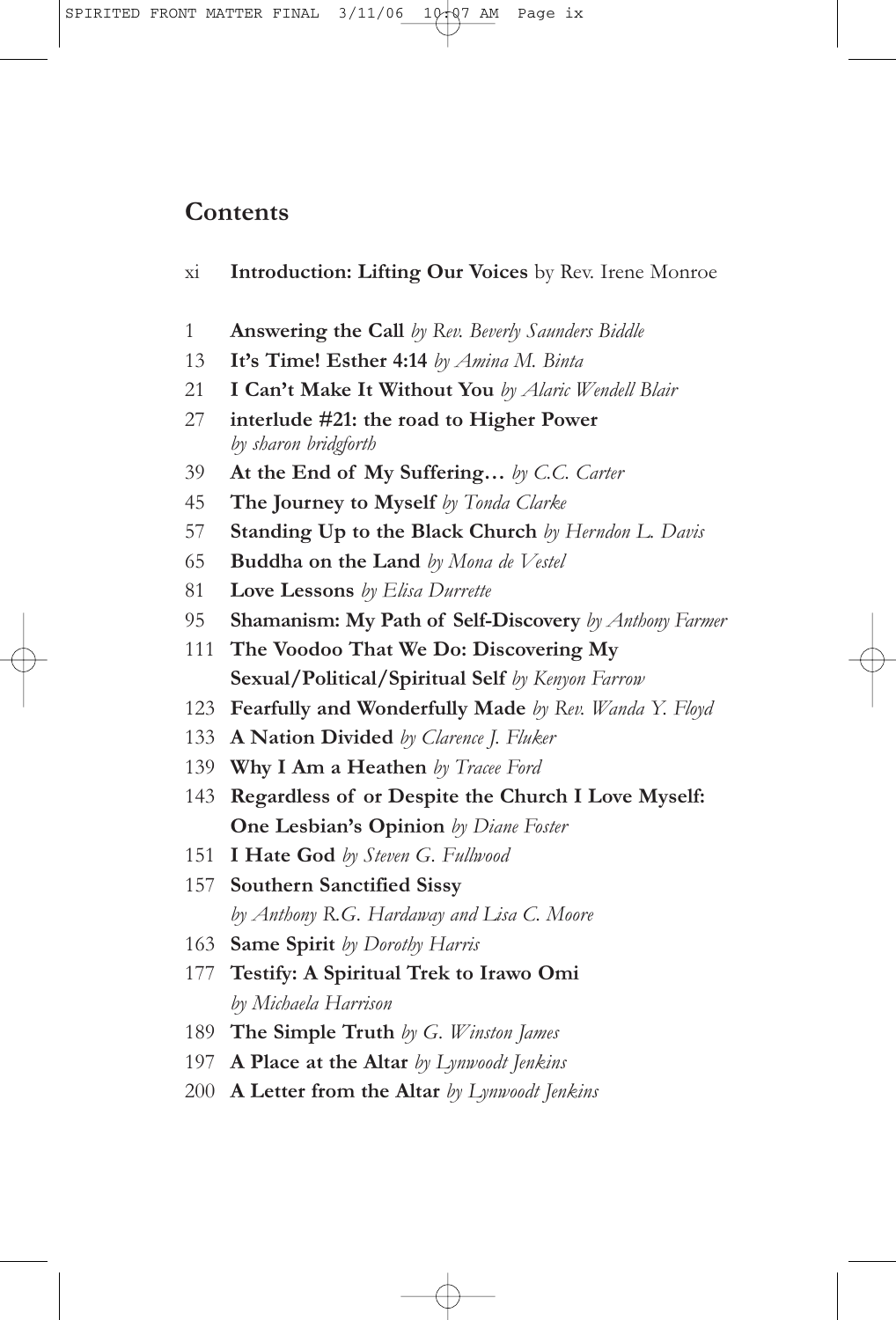- **the book of daniel** *by Daniel Alexander Jones*
- **A Connection to the Divine** *by Kaija Langley*
- **Still Waters Run Deep** *by Earthlyn Marselean Manuel*
- **Spirit Body\*** *by Bahíyyih Maroon*
- **Taking the Reins** *by Jorhán Mbonisi*
- **Spirituality and Sexuality** *by Dyan "Abena" McCray*
- **And Then I Met the Goddess…** *by Monique Meadows*
- **Without Exception or Limitation** *by Kathleen E. Morris*
- **Eve and Genevieve** *by Tonya Parker*
- **Reflections Upon the Bambara Creation Myth** *by Conrad Pegues*
- **On My Journey Now…** *by Scarab*
- **From Here to Eternity** *by H.L. Sudler*
- **Sufficient As I Am** *by Tawanna Sullivan*
- **Vodao: a short interview of Patrice Suncircle by Ethel Ligon, Grandmother**
- **Walking in Love and Truth** *by Rev. Karen G. Thompson*
- **summers & the seven paths of yemaya** *by Natasha Tinsley*
- **Revelations** *by Linda Villarosa*
- **In Broad Daylight** *by Rev. Jim Webb*
- **Who Say Amen Over Me?** *by Marvin K. White*
- **What I Did With My Summer Vocation** *by Eva Yaa Asantewaa*
- **Contributors' Notes**
- **Permissions**
- **About the Editors**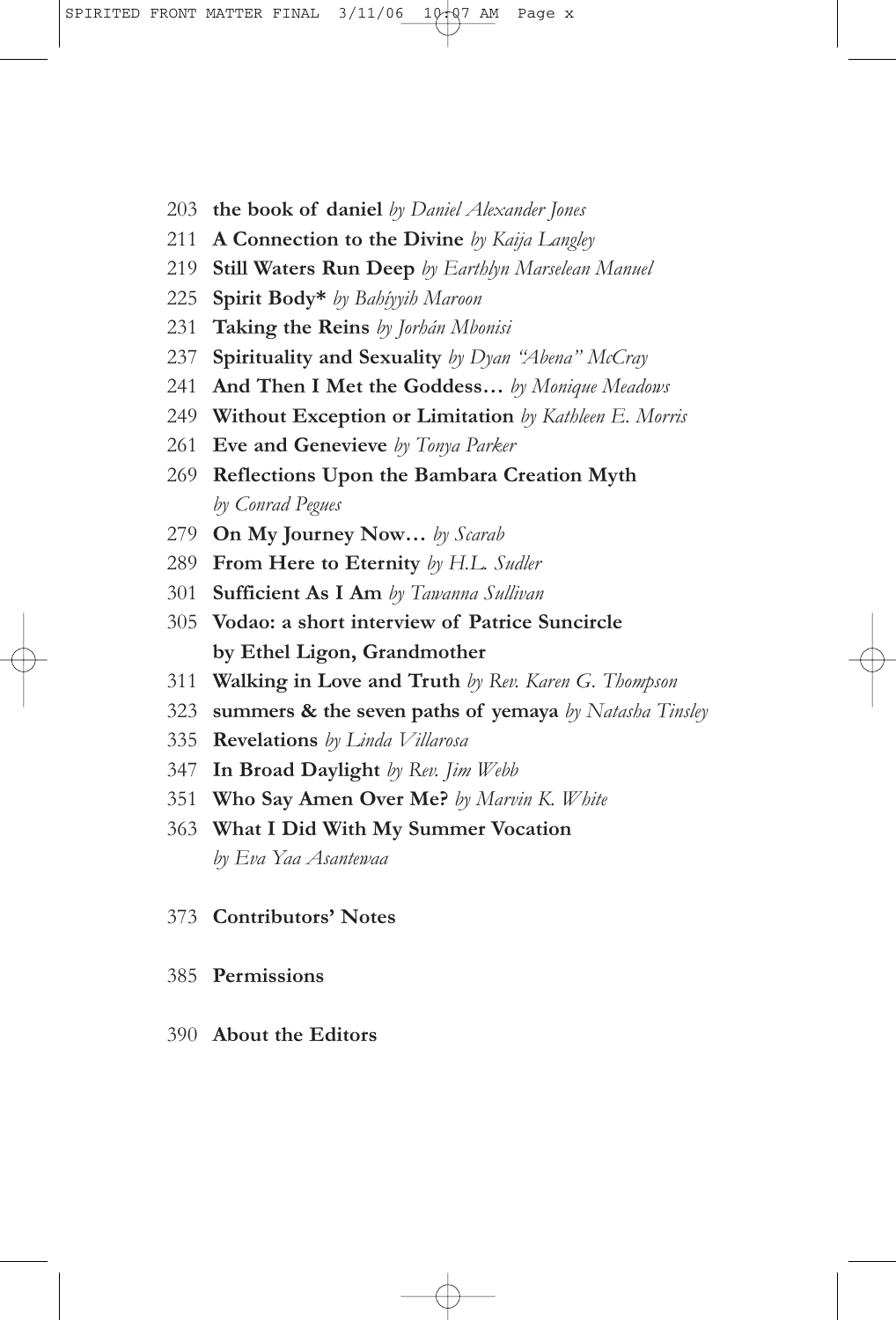SPIRITED xi

### SPIRITED FRONT MATTER FINAL  $3/11/06$  10 $\pm$ 07 AM Page xi

# **Lifting Our Voices**

*By Rev. Irene Monroe*

Finding our spiritual voice has been an arduous journey until this collection of spiritual narratives, *Spirited: Affirming the Soul and Black Gay/Lesbian Identity*. As black lesbian, gay, bisexual, transgender and queer (LGBTQ) people, we have had no language that adequately articulates the unique embodiment of our spirituality.

However, these spiritual narratives do articulate that very thing, and they function as our talking book, speaking to our social realities. These narratives construct a spiritual vernacular and theology that helps speak for and to black LGBTQ spiritual sensibility. They are representative as a mode of speaking about our personal stories that reinforces spiritual identity, and are also representative as a mode of speaking that affirms our everyday lived experience as LGBTQ people of the African diaspora.

For too long many of us black LGBTQ people have been looking for ways to express the ethos of our spirituality. In so doing, many of us have borrowed language from both white queer and black religious cultures that, at best, have muffled our spiritual reality, and, at worst, extinguished it. With one of the roots of racism planted in American Christianity, LGBTQ Christian activists have an uphill battle when it comes to eradicating the stain of racism from the LGBTQ movement. The inherent racism in both Christianity and in the LGBTQ movement challenges all LGBTQ people, but for LGBTQ people of the African diaspora, racism leaves no space for uncompromised expressions of faith.

The black church muffles our queer spirituality by applauding us in its choir pews on the one hand, yet excoriating us from its pulpits on the other. Our connections and contributions to the larger black religious cosmos are desecrated every time homophobic pronouncements go unchecked in these holy places of worship.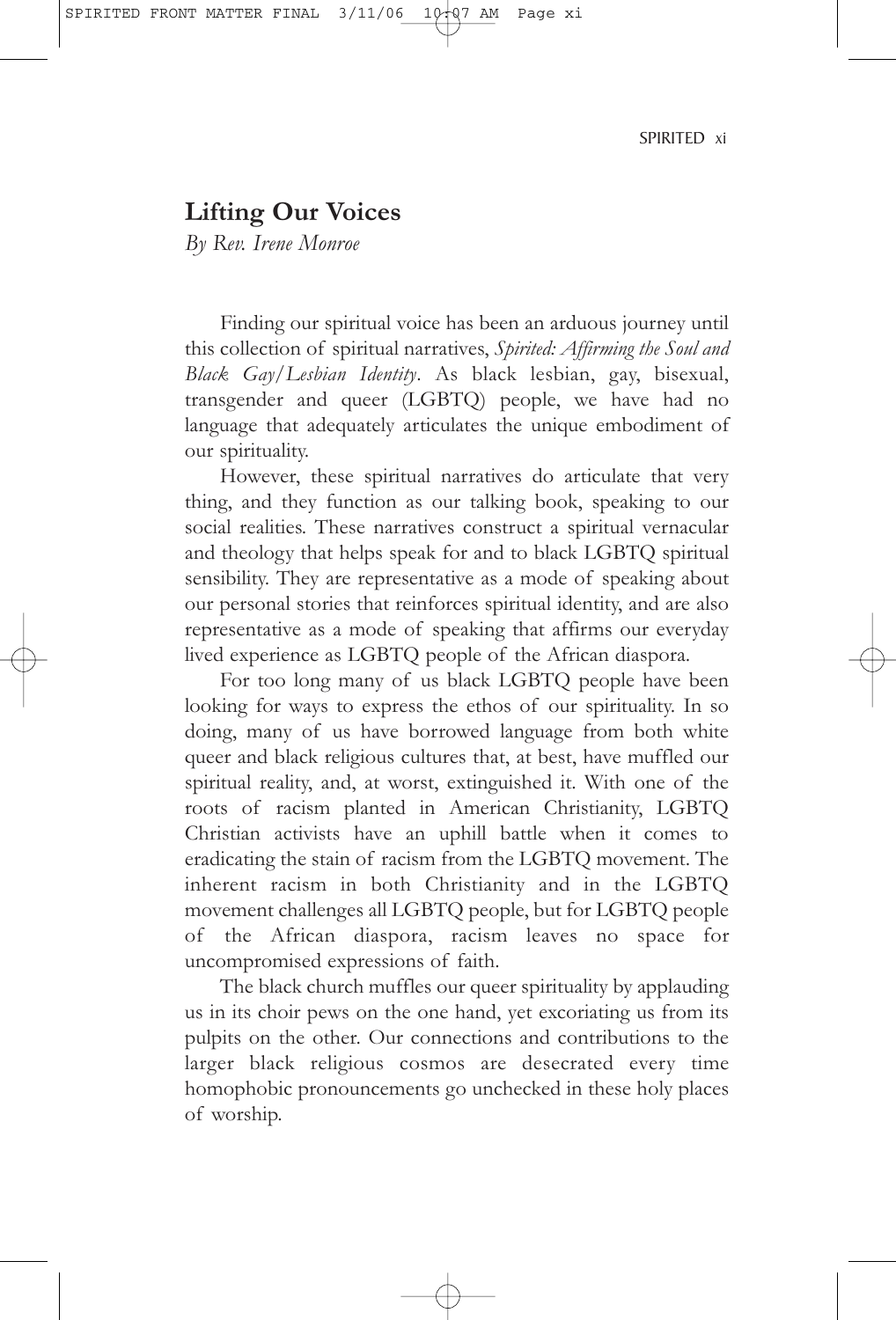### xii JAMES/MOORE

For us, as we straddle both black and LGBTQ cultures, the task has always been to develop a theological language that speaks truth to our unique spirituality. However, housing our spirituality in both religious cultures—white queer, and black—has been one of tenuous residency, that of spiritual wanderers and resident aliens.

As spiritual wanderers in white queer religious culture, we navigate through the dominant queer spiritual lexicon for words to speak truth to our reality. However, we as black LGBTQ people in white churches find that their control and dominance of the lexicon erodes our power and deletes our spiritual expressions. We have found that being subsumed by a queer universality not only renders us invisible, but also renders us speechless.

As resident aliens in black religious culture, we black LGBTQ people speak of a God we know about through heterosexist theological language because sexuality has never been a comfortable topic of discussion in the black community. With the embrace of fundamentalist Christianity that has an asexual theology embedded in its tenets, African-American bodies and sexualities that were once systematically usurped by white slave masters are now ritualistically restrained by the black church and violently policed in the black community. With the Black Church's theological qualifier to love the "sinner" (us), but to hate the "sin" (our sexual orientation), we are permanent souls of the Black Church, but we are never fully permanent souls in it. Consequently some of us have left.

Earthlyn Marselean Manuel, in "Still Waters Run Deep," left not only the Black Church, but also Christianity, for Nichiren Buddhism because it offered a different kind of liberation. Mona de Vestel in "Buddha on the Land" embraced Buddhism because through it she experienced a profound and wondrous connection to the universe.

Natasha Tinsley in "summers & the seven paths of yemaya," and Steven G. Fullwood in "I Hate God," returned to the religions of our ancestors. For Fullwood spirituality began to make sense when he started practicing in the Oshun tradition. And sharon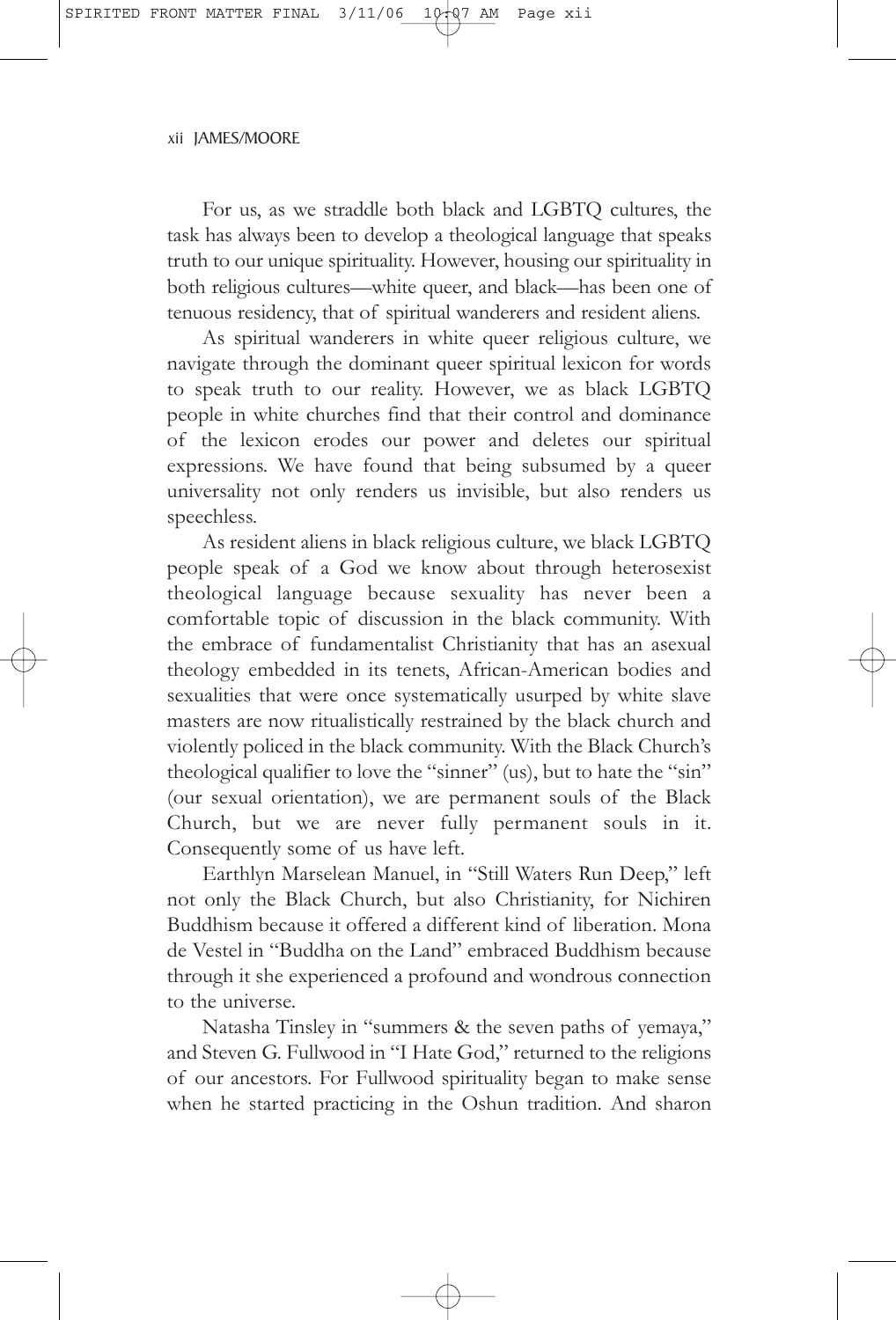SPIRITED xiii

bridgforth in "interlude #21: the road to Higher Power," writes about her deep longing for a oneness with God, and how she was found and was reborn by her spiritual mother, Yemonja.

Some of the contributors found their spirituality by standing alone on their own faith. Tracee Ford, in "Why I Am a Heathen," is a bisexual who speaks her mind and doesn't adhere to conventional religious and moral codes. Tonda S. Clarke, in "The Journey to Myself," chronicles her spiritual path home to herself and how she got sidetracked by religion. Tawanna Sullivan, in "Sufficient As I Am," warns her readers, "you can't let other people dictate what your relationship with God is going to be." And Marvin K. White, in "Who Say Amen Over Me?," makes it clear that he'll have the last word.

However, for those LGBTQ people of faith who have stayed connected to the Black Church but have left its homophobic baggage behind, they have done so in a variety of ways, and their stories also speak of a defiant faith. Linda Villarosa found solace worshipping at the Unity Fellowship Church, the only African-American LGBTQ denomination in the country. The Rev. Jim Webb states in his essay, "In Broad Daylight," that we engage in internalized homophobia and undermine our self-esteem as LGBTQ people when we embrace and financially support churches that don't embrace us. He encourages us to actively seek solutions within our churches, and assures us that "with every passing day, there are many more courageous spirits" in our church communities who are there to embrace us on our journey toward spiritual and self-acceptance.

In the tradition of many of our Christian ancestors and present-day ministers who discarded all damning and damaging racial references and interpretations of scripture, so, too, do a number of contributors when it comes to homosexuality. In "Regardless of or Despite the Church I Love Myself: One Lesbian's Opinion," Diane Foster finds her connectedness to God through the scripture passage John 4:8 that states God is love. In "Spirituality and Sexuality," Dyan McCray is guided by the scripture passage Mark 12:31 that states "Love thy neighbor